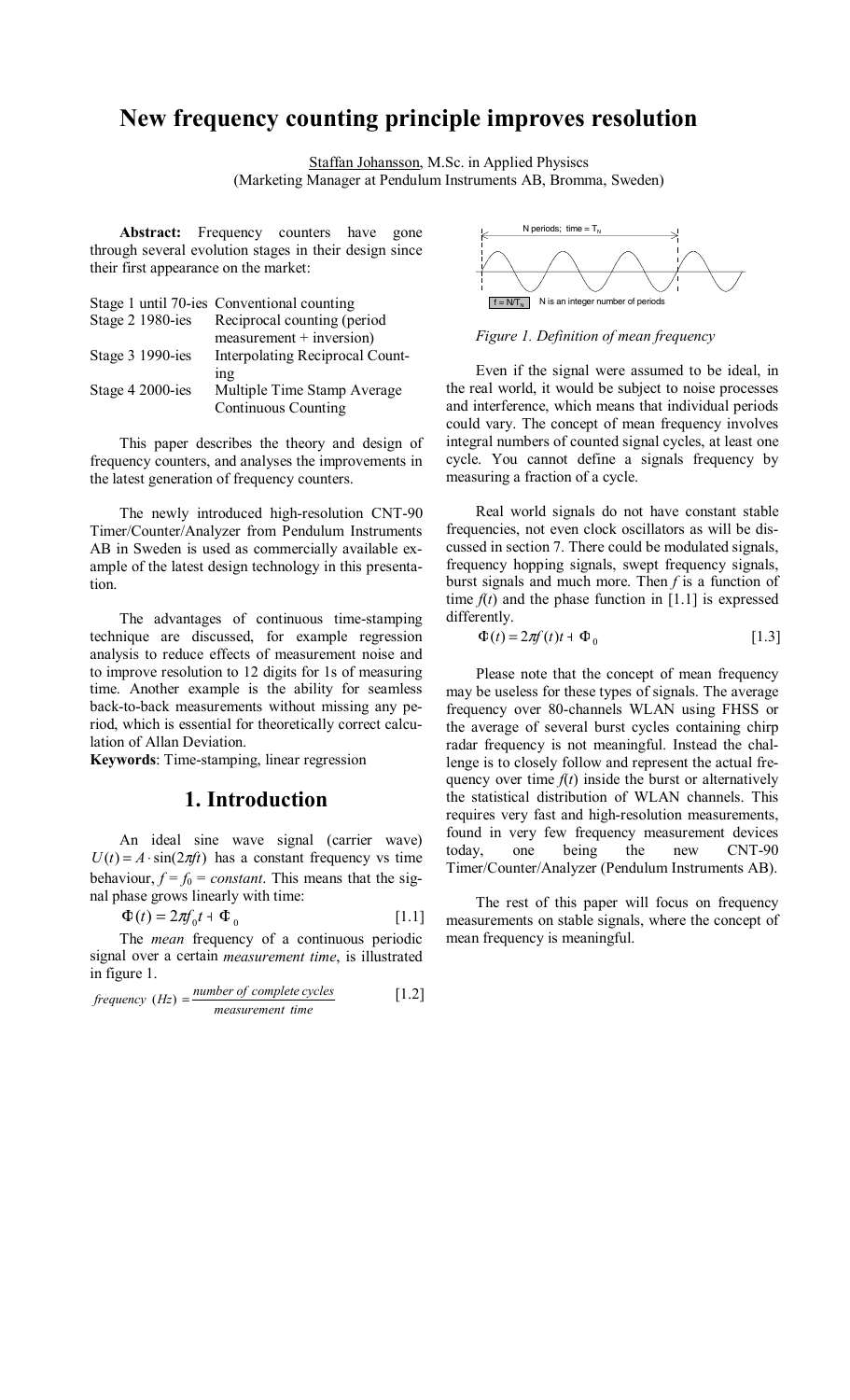### **2. Conventional counters**

Conventional counting was the first frequency counting method and these counters did not measure according to the definition of frequency above [1.2]. The conventional principle is to open an exact 1 second-gate and count the number of input cycle trigger events that occur during that second. The counting register contains the number of cycles counted during exactly one second, which is a sort of frequency (cycles/s). The precisely defined 1s gate-time is derived from a X-tal oscillator reference (usually a 10 MHz signal) with a good accuracy.

Gate time is *not* synchronized with the input signal. The uncertainty of the measurement is  $\pm 1$  input cycle count, which means that the resolution is 1 Hz during a 1s gate time for *all* input signal frequencies. To allow measurements with a resolution other than 1 Hz, gate-times of a multiple (or a sub-multiple) of 1s are used. E.g. a gate time of 10 s will increase resolution tenfold and add one more digit to the read-out.



*Figure 2. Resolution of a conventional counter is bad for low-medium frequencies and adequate for high frequencies only* 

### **3. Reciprocal counting**

In the early 1980-ies, microcomputer based instruments started to use reciprocal counting. The input signal trigger, and not the internal oscillator, controls the gating of a multi-period average measurement. *N* input signal periods are counted during measurement time *MT*. They calculate mean cycle time  $\overline{T} = MT/N$ and the *reciprocal* value; mean frequency  $\bar{f} = 1/\bar{T}$ .

Figure 3 shows the block diagram of a first generation reciprocal frequency counter. It contains two counting registers. One counts the number of input cycles and the other counts the clock pulses, to measure the time duration. Two synchronized main gates simultaneously control both counting registers.



*Figure 3. Block diagram for a reciprocal frequency counter* 

Unlike conventional frequency counters, the set measuring time is not an exactly defined gate time. The *desired* measuring time is set via the microcomputer, but the *actual* measuring time *MT* is synchronized to the input signal triggering. The measurement contains an exact number of input cycles. Thus the  $\pm 1$  input cycle error is avoided. Truncation errors are now in the time count; i.e.  $\pm 1$  clock pulse.

To obtain the mean frequency value, the following division is made:

| $f$ requenc $v =$ | Counted input cycles                       |    |
|-------------------|--------------------------------------------|----|
|                   | (Counted clock pulses) $\times t_c$        | МT |
|                   | Where $t_c$ is the time of one clock cycle |    |

The relative resolution of the calculated result is: *resolution* =  $\pm t_c/MT$  normally  $\pm 100 \text{ ns}/MT$ .



*Figure 4. The relative resolution is independent of input frequency for a reciprocal frequency counter* 

To obtain a higher resolution, one could increase the clock frequency. E.g. a 100 MHz reference clock would give a relative resolution of  $\pm 10 \text{ ns}/MT$ , and thus one digit more in the displayed result, compared to a standard 10 MHz reference clock.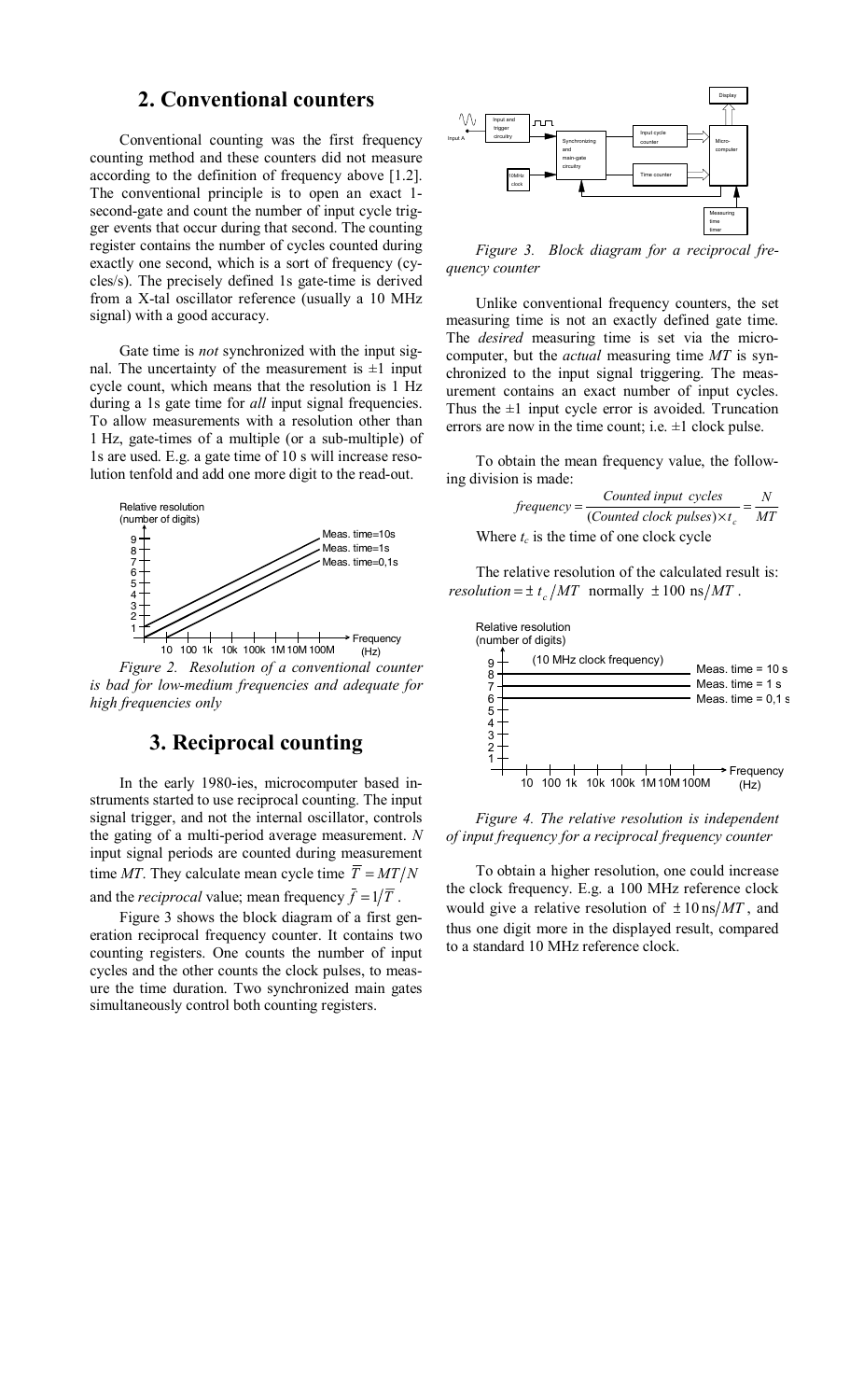## **4. Interpolating reciprocal counting**

The resolution of the 2:nd generation reciprocal counters is always *Measurement time* <sup>±</sup><sup>1</sup> *clock period* .

In the third generation of counters, resolution is improved by means of *analog interpolation* of the fractional clock pulse. Instead of just counting the clock pulse edges to determine the time between start and stop trigger, also the *fractional* clock pulse in the beginning and end of the measurement is captured.

Figure 5 shows the block diagram of an interpolating frequency counter, like the Pendulum CNT-85. Compared to the basic reciprocal counter (fig. 3) such a counter contain also two interpolators, one for the start trigger event and one for the stop event.



*Figure 5. Block diagram for an interpolating reciprocal frequency counter* 

Figure 6 illustrates the interpolator's principle to capture the short fractional time between the start trigger and the following clock pulses, respectively the stop trigger and the following clock pulses.

The analog interpolator in figure 6 starts to charge the capacitor, with a constant current *I*, at the arrival of the trigger event and stops on the 2:nd following clock pulse. The capacitor is charged as  $Q(t)$  = *I·t*. The voltage (*U*) over the capacitor is:

$$
U(t) = Q(t)/C = (I/C) \cdot t \tag{4.1}
$$

The charge time (*t*) varies between 1 and 2 clock cycles, normally 100 to 200 ns. *U*(*t*) also varies between  $U_0$  (charge time is 1 clock cycle) and  $2U_0$  (2 clock cycles). By selecting *I* and  $C$  ( $U_0 = (I/C) \cdot t_c$ ), you

can reach a convenient range (some Volts). The interpolator circuitry is duplicated for the stop trigger.



*Figure 6. The basic principle of an analog interpolator is a time-to-voltage-conversion* 

The number of cycles counted *N* is as before an exact integer number, but the accuracy of the corresponding time (*MT*) is significantly improved. Instead of a resolution of  $\pm 1$  clock cycle, as in classical reciprocal counting, the interpolated resolution is improved to less than a percent of a clock cycle. *MT* is calculated as  $T_N + T_1 - T_2$ , where  $T_N$  is the digitally counted time (number of clock cycles),  $T_1$  is the interpolated fractional clock pulse between start trigger and following clock pulse and  $T_2$  is the fractional clock pulse between stop trigger and following clock pulse.

The advent of interpolating reciprocal counters typically improved the time interval, or single period, resolution with 100 to 400 times, from 100 ns (singleshot) to 1 ns and below for a timer/counter with a 10 MHz time base oscillator. The Pendulum timer/counter model CNT-81 combines interpolation techniques with 10 times increased clock frequency (100 MHz vs. 10 MHz), and reaches 50 ps resolution as single period or time-interval resolution. This corresponds to a relative resolution in frequency measurements of  $50 \text{ ps}/MT$  (rms value), approx 1000 times improvement compared to typical 2:nd generation reciprocal counters ±100 ns/*MT* (limit value).

### **5. Continuous time stamping and statistical improvements**

In reciprocal counters, with or without interpolation techniques, a frequency measurement has a defined start (= start trigger event), and a stop (= stop trigger event) plus a dead-time between measurements to read out and clear registers, do interpolation measurements and prepare for next measurement. *Continuous time stamping* changed that scenario.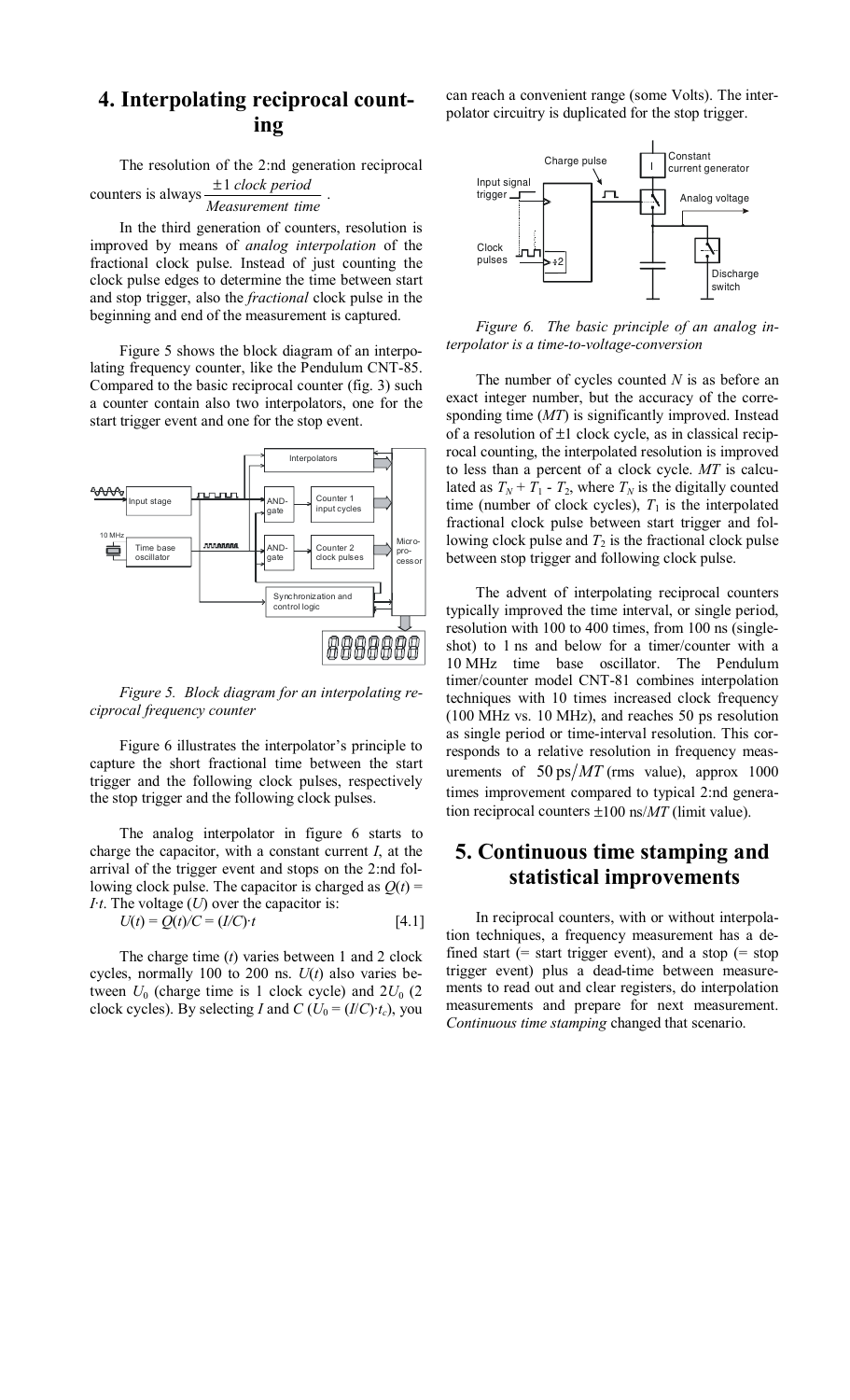In a *time-stamping counter*, the input trigger events, and the clock cycles, are continuously counted, without being reset. At regular intervals, pacing intervals, the momentary contents of the event count register and time count register is transferred to the memory. The read-out of register contents is always synchronized to the input trigger, so it is the trigger event that is time stamped. Each stored time stamp is also interpolated "on the fly" for improved resolution. The contents in the memory is thereafter post-processed.

A one-second frequency measurement in a fast processing counter could contain hundreds or thousands of paced time-stamped events, not just a start event plus a stop event. This makes it possible to use *linear regression using the least-squares line fitting* to further improve accuracy. See figure 7.



*Figure 7. Time-stamping counters have a lot of intermediate time stamps of trigger events between the start and the stop of measurement* 

We have a series of data  $\{x_k, y_k\}$ , where  $x_k$  is the accumulated contents of the Event count register and  $y_k$  is the accumulated time at each sample point. The estimated frequency  $f^*$  is the inverse slope of the line that best fits this data set. Each  $x_k$  is an exact number, whereas each  $y_k$  has a basic uncertainty  $t_{RES}$ .

Our problem is to find the best estimate of the mean frequency over measurement time MT, by finding the straight line  $y = a + b \cdot (x - x_0)$  using linear regression, where:

- $x =$  number of cycles counted (independent variable)  $y =$  elapsed accumulated time (dependent variable)
- 

*a* = time value for  $x = x_0$  (first sample)  $b = f^{*-1} = T^*$ , the slope of the regression line is the estimated mean period  $T^*$  or the inverse value of the estimated mean frequency  $f^{\dagger}$ <sup>-1</sup>. From now on we will substitute the slope  $\vec{b}$  with  $\vec{T}^*$ .

From basic statistics we know that the regression line slope  $b(T^*)$  is calculated as:

$$
T^* = \frac{n \sum x_k y_k - \sum x_k \sum y_k}{n \sum x_k^2 - (\sum x_k)^2}
$$
 [5.1]

and that the variance of the slope *b* (or  $T^*$ ) is

$$
s^{2}(T^{*}) = \frac{s^{2}(y)}{\sum (x_{i} - \bar{x})^{2}} = \frac{s^{2}(y)}{s^{2}(x) \cdot (n-2)}
$$
 [5.2]

 $s(y)$  is the normal rms-resolution  $t_{RES}$  for a single time stamp, but what is  $s(x)$ ? The independent variable *X* is assumed to have a linearly increasing distribution over the range  $x_0$  to  $x_0 + N$ , with samples that are evenly spread over the full interval, that is

$$
x_k = x_0 + \frac{kN}{n} \tag{5.3}
$$

For large values of *n* (number of samples), we can approximate the distribution with the continuous rectangular distribution with a density (probability) function of:

$$
p(x) = \begin{cases} 0 & x < x_0, \ x > x_0 + N \\ 1/N & x_0 \le x \le x_0 + N \end{cases}
$$
 [5.4]

For such a distribution we find

$$
\mu = \int_{-\infty}^{+\infty} x p(x) dx = \frac{1}{N} \int_{x0}^{x0+N} x dx = x_0 + \frac{N}{2}
$$
 [5.5]

$$
\sigma^{2} = \int_{-\infty}^{+\infty} (x - \mu)^{2} p(x) dx = \frac{1}{N} \int_{x_{0}}^{x_{0}+N} (x - x_{0} - \frac{N}{2})^{2} dx = \frac{N^{2}}{12} \quad [5.6]
$$

Thus the standard deviation  $s(x)$  for the discrete variable  $X = \{x_k\}_0^n$ *k z*  $\alpha$  *x x x x x x x x x x x x x x x x x x x x x x x x x x x x x x x x x x x*  $2\sqrt{3}$  $s(x) \approx \sigma = \frac{N}{\sqrt{N}}$  for large values of n

This approximation, plus the knowledge that  $T^* =$  $MT / N$  and  $s(y) = t_{RES}$ , gives us the variance of the slope of the regression line from [5.2]:

$$
s^{2}(T^{*}) = \frac{s^{2}(y)}{s^{2}(x) \cdot (n-2)} = \frac{1}{N^{2}} \cdot \frac{12s^{2}(y)}{n-2} = \frac{T^{*2}}{MT^{2}} \cdot \frac{12t_{RES}^{2}}{n-2}
$$
 [5.7]

which finally leads us to the *relative* period or frequency uncertainty:

$$
\frac{s(T^*)}{T^*} = \frac{s(f^*)}{f^*} = \frac{2\sqrt{3} \cdot t_{RES}}{MT \cdot \sqrt{n-2}}
$$
 [5.8]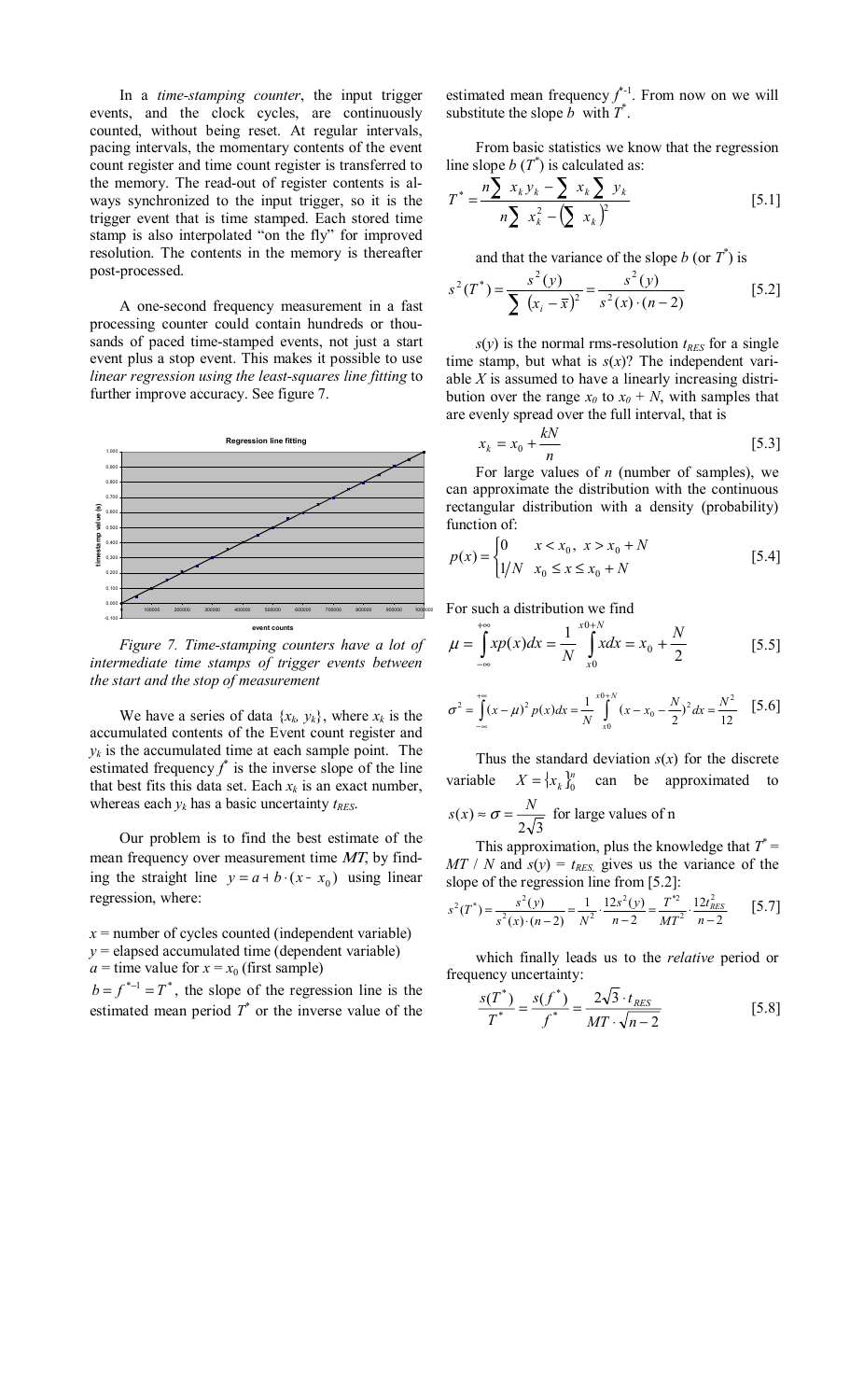Using linear regression analysis (least square line fitting), gives a better estimate than just using the two end points for calculation and improves the relative resolution of the estimated frequency (Δ*f*/*f*<sup>\*</sup>) from

$$
\frac{\sqrt{2} \cdot t_{RES}}{MT}
$$
 to  $\frac{2 \cdot \sqrt{3} \cdot t_{RES}}{MT \cdot \sqrt{n-2}}$ , where:  
 $t_{RES}$  = individual timestamp uncertainty

*MT* = Measuring Time

 $n =$  Number of event/timestamp value pairs used in the calculation.

 The improvement in resolution between the two methods is thus:

$$
\frac{2 \cdot \sqrt{3}}{\sqrt{2} \cdot \sqrt{n-2}} = \frac{\sqrt{6}}{\sqrt{n-2}} \approx \frac{2.45}{\sqrt{n}}, \text{ for } n >> 2.
$$
 [5.9]

What if *n* is small, lets say  $n = 6$ ? Then the approximation of a continuous rectangular distribution is no longer correct, and the standard deviation needs to be calculated based on discrete samples, which can be shown to give better resolution improvement than the approximation [5.9], for small values of *n*.

#### **Example:**

In the Pendulum model CNT-90, that uses the linear regression resolution improvement method, the random uncertainty is:

$$
\frac{2\sqrt{3(t_{RES}^2 + (trigger\ error)^2)}}{MT \cdot \sqrt{n-2}} \times Frequency\ or\ Period \quad [5.10]
$$
  
 $t_{RES} = 70 \text{ ps and } n = \frac{800}{MT}.$ 

*Trigger error* is the effect of superimposed noise on the input signal, which can be neglected for ideal square wave signals. If we assume no contribution from trigger errors and a *MT* of 1s (*n*=800), we get a relative resolution of:

$$
\frac{2\sqrt{3} \cdot 7 \cdot 10^{-11}}{1 \cdot \sqrt{798}} \approx 8.6 \cdot 10^{-12}
$$

The CNT-90 can also use traditional frequency calculation (using start/stop only), with the random uncertainty of:

$$
\frac{\sqrt{2(t_{RES}^2 + (trigger\ error)^2)}}{MT} \times Frequency\ or\ Period \qquad [5.11]
$$

which would give for  $MT = 1s$ , a relative uncertainty of  $\sqrt{2} \cdot 70 \text{ps}/1\text{s} \approx 1 \cdot 10^{-10}$ 

The random uncertainty in this example is affected as predicted in [5.9] with the factor of

 $2.45 / \sqrt{n-2} \approx 0.086$ . Resolution is thus improved from 1E-10 (start-stop) to 8.6E-12 (regression).

The CNT-90 counter has an automatic mode, where the regression line fitting is executed at measuring times  $\geq 200$  ms and the number of samples used in the calculation are gradually reduced as measuring time increases  $n = \frac{000}{100}$  $\overline{1}$  $n = \frac{800}{100}$  $\left(n = \frac{800}{MT}\right)$ . This gives the following resolution curve for CNT-90, see figure 8, where the dashed line is the traditional start-stop method. The resolution is improved for measurement times *MT* up to approx 100s and at 1s measuring time the improved resolution is typically 6E-12.



*Figure 8. Resolution of the continuously time stamping counter CNT-90. Resolution improvement via linear regression occurs from measuring times from 200 ms up to 100s (auto mode)*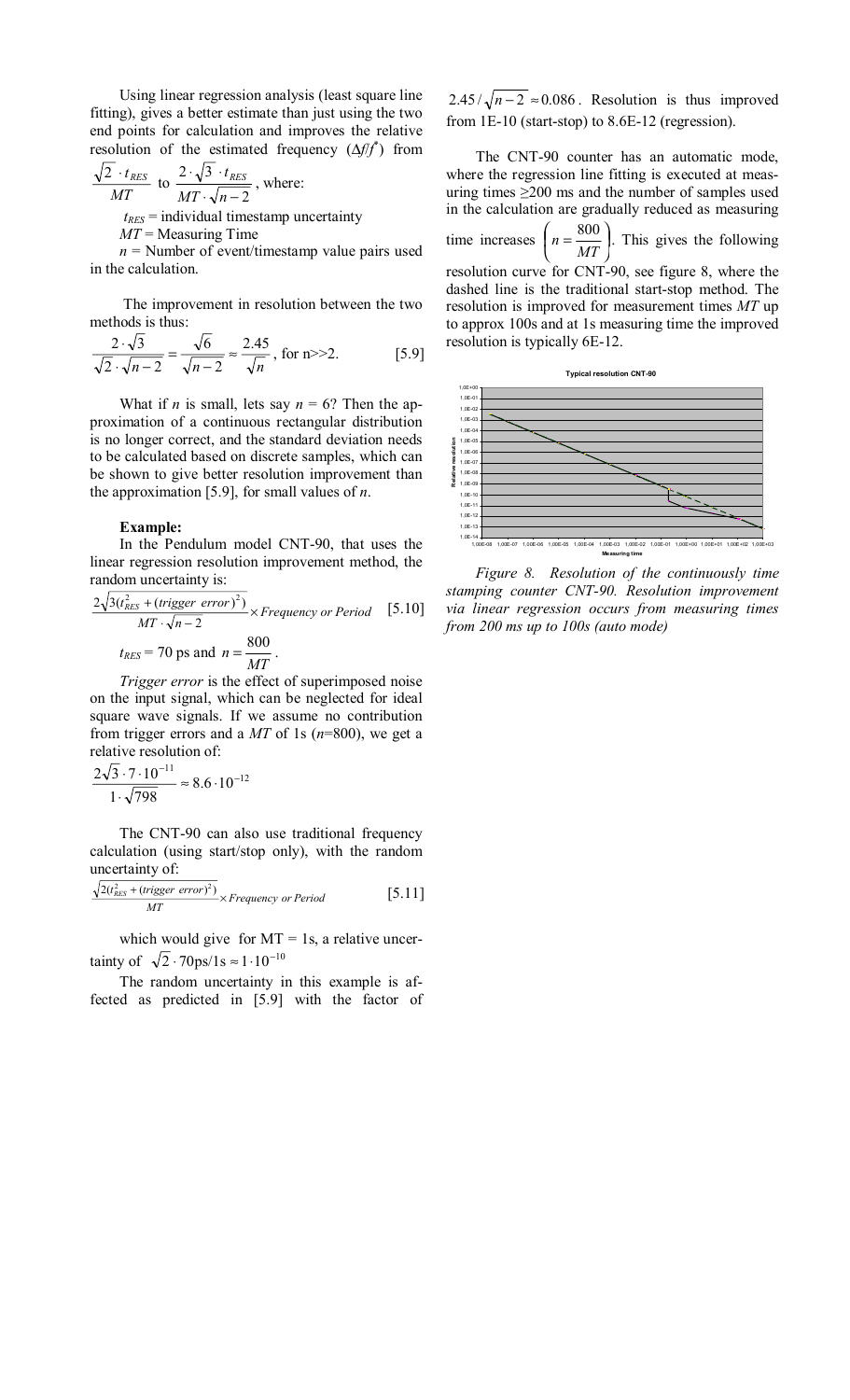# **6. Comparison of linear regression and traditional start-stop methods**

One might believe that linear regression always is superior to traditional start-stop type of frequency measurements. But there are some limitations.

One obvious draw-back is that this postprocessing of hundreds of sample data is time consuming, even if the raw data collection is fast. That means that the measuring speed of the frequency counter is reduced.

Linear regression is very useful, to reduce *random* noise in the measurement process, whether this noise is internally generated in the measuring device or externally added to the measurement signal. This method also assumes that the best fit is a *linear* approximation, that is a constant frequency during the measurement time *MT*, only subject to random noise, but without drift or intentional modulation.

A frequency source with a frequency drift, can be described as:

$$
f(t) = f_0 + f_d(t)
$$
 [6.1]

 $f_0$  is the start frequency value

 $f_d(t)$  is the frequency drift over time, with mean value  $\neq 0$  Hz

If *fd*(*t*) has a *linear* drift with time, then  $f_d(t) = d \cdot t$ , where *d* is the frequency drift rate (Hz/s). A linear drift during the measurement would result in an accumulated phase  $\phi(t)$  vs time relation that is expressed as:

$$
\Phi(t) = 2\pi f_0 t + \pi dt^2 + \Phi_0 \qquad [6.2]
$$

Figure 9 shows an example with an exaggerated frequency drift, according to [6.2]. This is obviously a 2:nd order function and should ideally be approximated with a 2:nd order polynomial and not a 1:st order straight line.

The main advantage of the linear regression method is to reduce the influence of noise from the measurement process and superimposed random noise on the test signal, and thus increase resolution.



*Figure 9. A regression line does not improve resolution if there is a frequency drift* 

Please note that the linear regression method only can improve the *frequency* resolution which contains several trigger events during the measurement. For single-shot *time interval* measurement it is the basic resolution of the traditional start-stop measurement *t<sub>RES</sub>* that sets the limit.

Finally we can conclude that the *continuous time-stamping* is the key to, and a prerequisite for, the regression analysis. This method is not possible in the 2:nd or 3:rd generation counters.

Continuous timestamping has an other advantage, when it comes to characterizing the short-term stability of stable oscillator clocks. The dominating tool for this characterization is the calculation of *Allan Variance* (*AVAR*) and the *Allan Deviation* (*ADEV*), where  $ADEV = \sqrt{AVAR}$ .

The calculation is performed via a number of back-to-back (zero-dead-time) frequency measurements over a defined measurement time τ. For theoretically correct calculation of AVAR, to avoid deadtime between measurements, the continuous timestamping is also a prerequisite. Allan Deviation will be discussed in next section.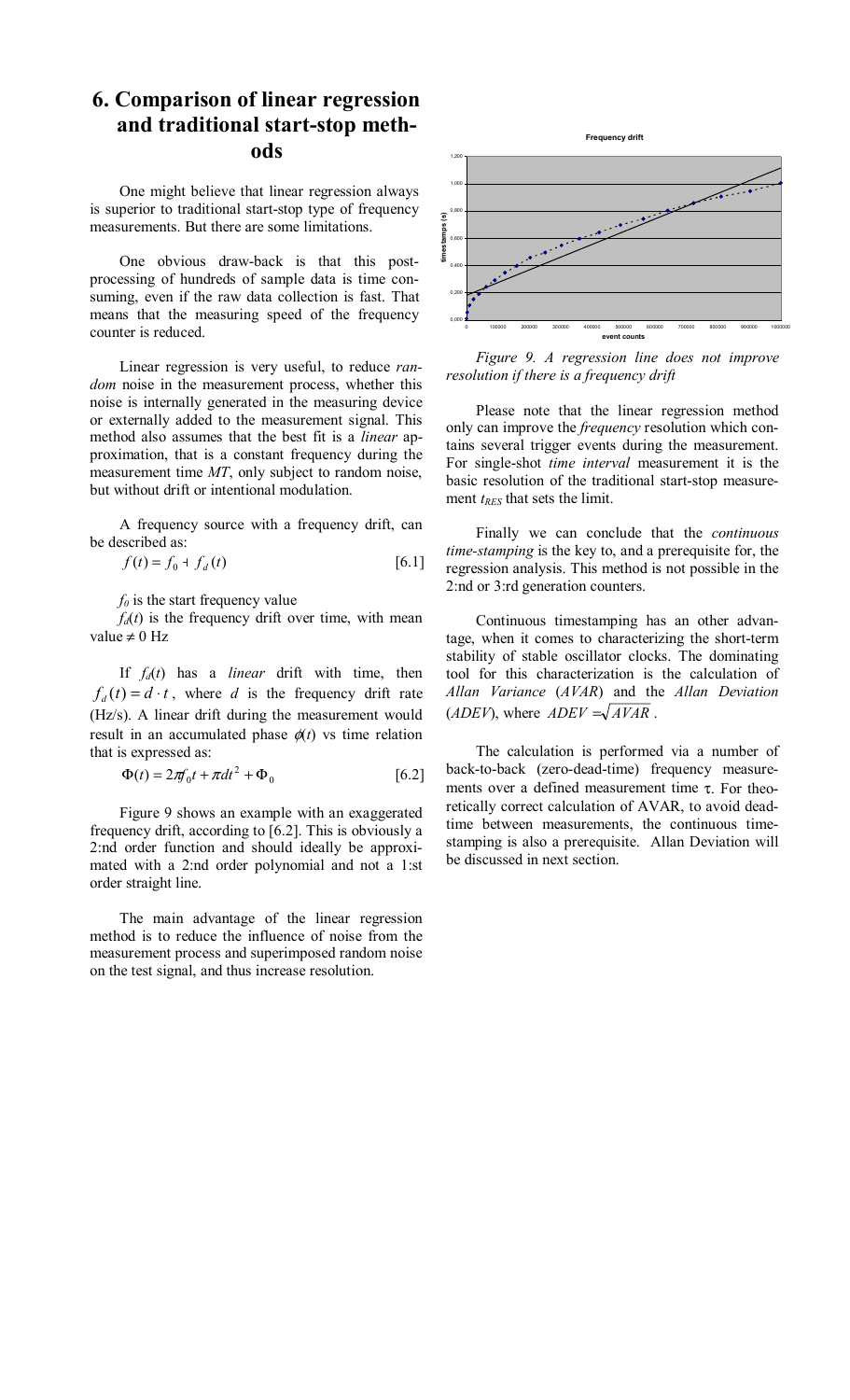## **7. Allan Deviation and continuous time stamping**

A stable clock oscillator has a frequency vs time characteristic that can be described as:

$$
f(t) = f_N + f_{\text{offs}} + f_d(t) + f_r(t)
$$
 [7.1]

 $f_N$  is the nominal frequency

*foffs* is the initial frequency offset from nominal (calibration uncertainty)

 $f_d(t)$  is the frequency drift over time (long term), with mean value  $\neq 0$  Hz

 $f_r(t)$  is the random variation (short term stability), with mean value  $= 0$  Hz

Typical clock oscillators,  $f_d(t)$  have a non-linear drift over very long time periods (years), but for shorter periods (days, weeks) we can assume a linear drift with time, that is

$$
f_d(t) \cong Df_N t \tag{7.2}
$$

where D is the fractional frequency drift rate and is assumed to be a constant.

All continuous periodic signals can be regarded as a sum of sine wave signals, so let us have a look at the relation between frequency, phase and time in a sine wave signal.

A continuous sine wave with constant amplitude *A*, can be expressed as  $U(t) = A \sin \Phi(t)$ , and its momentary or instantaneous frequency  $f(t)$  is expressed as:

$$
f(t) = \frac{1}{2\pi} \cdot \frac{d\Phi(t)}{dt}
$$
 [7.3]

Assuming that the frequency drift is linear with a constant drift rate, we can now combine [7.1], [7.2] and [7.3] to express the total phase of a sine wave signal in terms of the various frequency components. The term  $\varphi(t)$  is the *random* phase variation causing short-term frequency instability  $f_r(t)$ .

$$
\Phi(t) = 2\pi (f_N + f_{\text{offs}})t + \pi D f_N t^2 + \varphi(t) + \Phi_0
$$
 [7.4]

The *fractional* random frequency deviation from the nominal value is commonly denoted  $y(t)$ , where:

$$
y(t) = \frac{f_r(t)}{f_N} \tag{7.5}
$$

The fractional random frequency deviation is:

$$
y(t) = \frac{f_r(t)}{f_N} = \frac{1}{2\pi f_N} \frac{d\varphi(t)}{dt}
$$
 [7.6]

And it is this random variable that is used to characterize the *short-term stability* of oscillators. Characterizing a stable oscillator includes measurement of all frequency components, nominal, offset, drift and short-term stability. However, measurement of frequency offset and drift can be made in a reasonably straightforward way, by applying a normal frequency measurement over sufficiently long measurement time. The random uncertainty of any frequency counter always improves with measurement time.

Measurement of short-term stability is more challenging, because you need to combine highresolution measurements with short measurement times. The *Allan Deviation* or *Root Allan Variance* is the commonly accepted method for calculation of the short-term clock stability in the time domain. The common measure is Allan Deviation, which is expressed in Hz and not  $Hz^2$  as is the case for AVAR.

$$
ADEV = \sqrt{AVAR} = \sigma_y(\tau)
$$

We have seen in [7.6] that the random phase variation  $\varphi(t)$  causes the random frequency variation  $y(t)$ . The random phase variation can in a similar way also be expressed as a *random time deviation*, which is useful for the analysis of Allan Deviation:

$$
x(t) = \frac{\varphi(t)}{2\pi f_N} = \frac{T_N \cdot \varphi(t)}{2\pi}
$$
 [7.7]

The random time variation  $x(t)$  at times  $t = k \cdot T_N$  is a measure of the deviation between actual (noisy) signal relative to the ideal signal  $(\bar{x}(t) = T_N \cdot \overline{\Phi}(t)/2\pi)$  at the zero-crossings of the signal.

A true instantaneous frequency  $f(t_0)$  or instantaneous fractional frequency  $y(t_0)$  at time  $t_0$  is not an observable quantity in practice, unlike e.g. the instantaneous phase  $\phi(t_0)$ . The measurement of frequency at start time  $t_k$  is always performed as an average value over a certain measurement time  $(τ)$  in all measurement equipment.